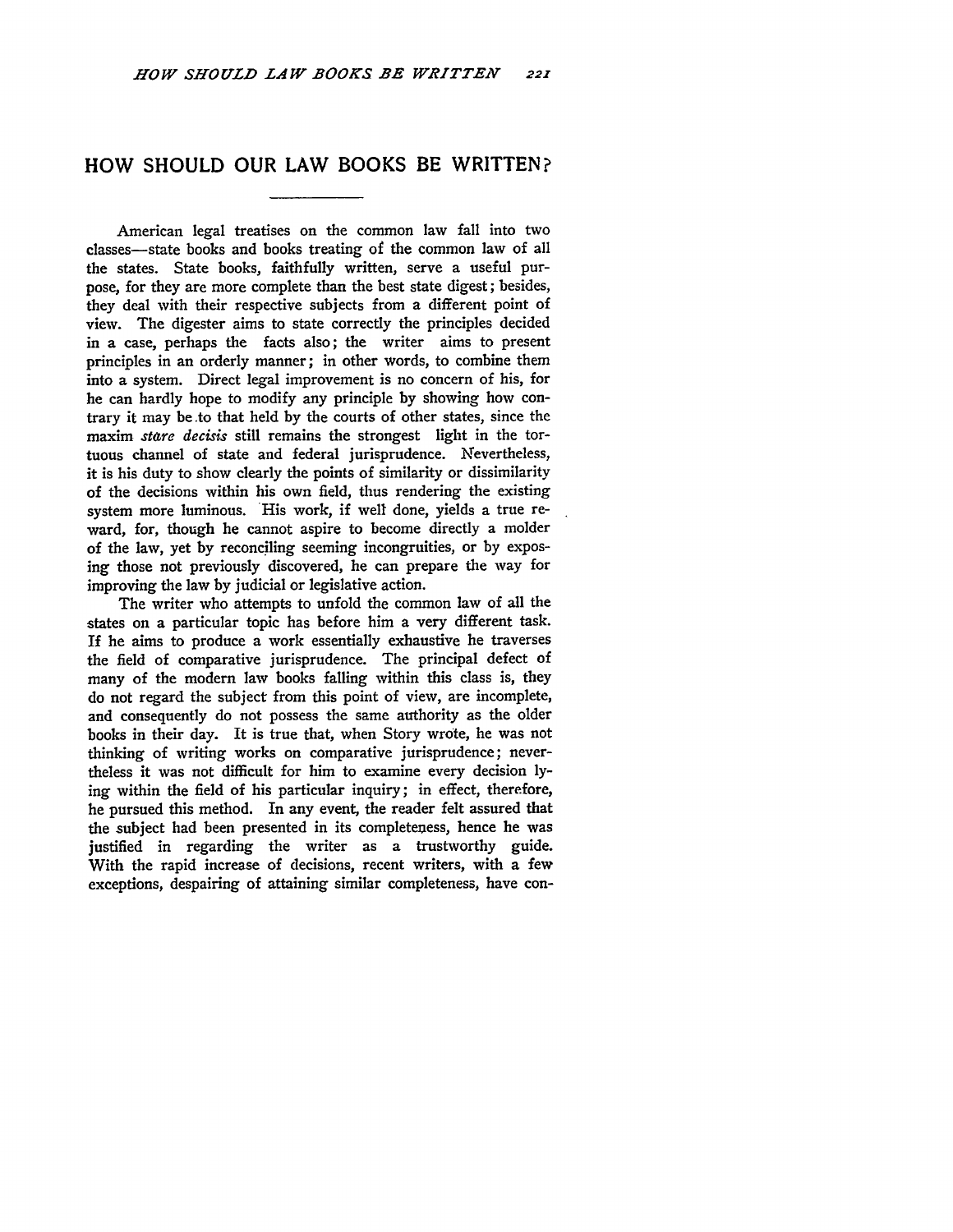tented themselves with presenting, as they supposed, the more important principles fortified with some references, without much or any thought of the question how the principles were regarded in different jurisdictions. The comparative method has not been observed, and so the worth of their -productions, measured by those of earlier authors, has steadily declined in usefulness and authority. Their books are often but little more than a digest of a particular subject, with a better arrangement of the principles, but without the merit even of the completeness of a digest.

An illustration may be given to show more clearly the nature of this method, and its weakness. Recently a work appeared on the subject of receivership, in which the writer stated that a foreign receiver could not sue for an unpaid subscription. The writer cited a Nebraska case to which he might have added another from the Supreme Court of Iowa. But he overlooked a large number of decisions clearly establishing the opposite rule. If a lawyer in Nebraska should seek to learn whether any rule had been declared in his state, he would discover the correct rule; while a lawyer in Massachusetts who should consult the book on a similar quest would be led astray.

Many of our modern books abound in these imperfections. Consequently there is danger in using them as authorities for new rules in states where none exist. There is no certainty that the rule found in one of them is the last rule, or is maintained by the larger number of states, for the author does not usually profess to have used the exhaustive, comparative method, but only professes that the principles stated are sustained by his citations. **-**

Does anyone doubt the successful employment of the comparative method? Perfection is not expected, but with the excellent digests, both state and national, now existing, it is practicable to collect and compare all the cases dealing with the same matter and the different rules embedded in them. The preparation of such books, of course, requires more labor and closer study, but is within the range of achievement. Many writers, seemingly, after choosing their field dare go no further than to select such principles as can be easily fortified by adequate citations. They dare not collect all the cases pertaining to a topic, discriminate between the rules delivered, and pronounce a judgment, founded on reasons, in favor of the rule more worthy of adoption. Rather than undertake the labor of doing this, or run the risk of falling into error, they abdicate the high position they might occupy as authorities establishing legal principles in states where none exist.

Of course a writer may, notwithstanding the keenest search,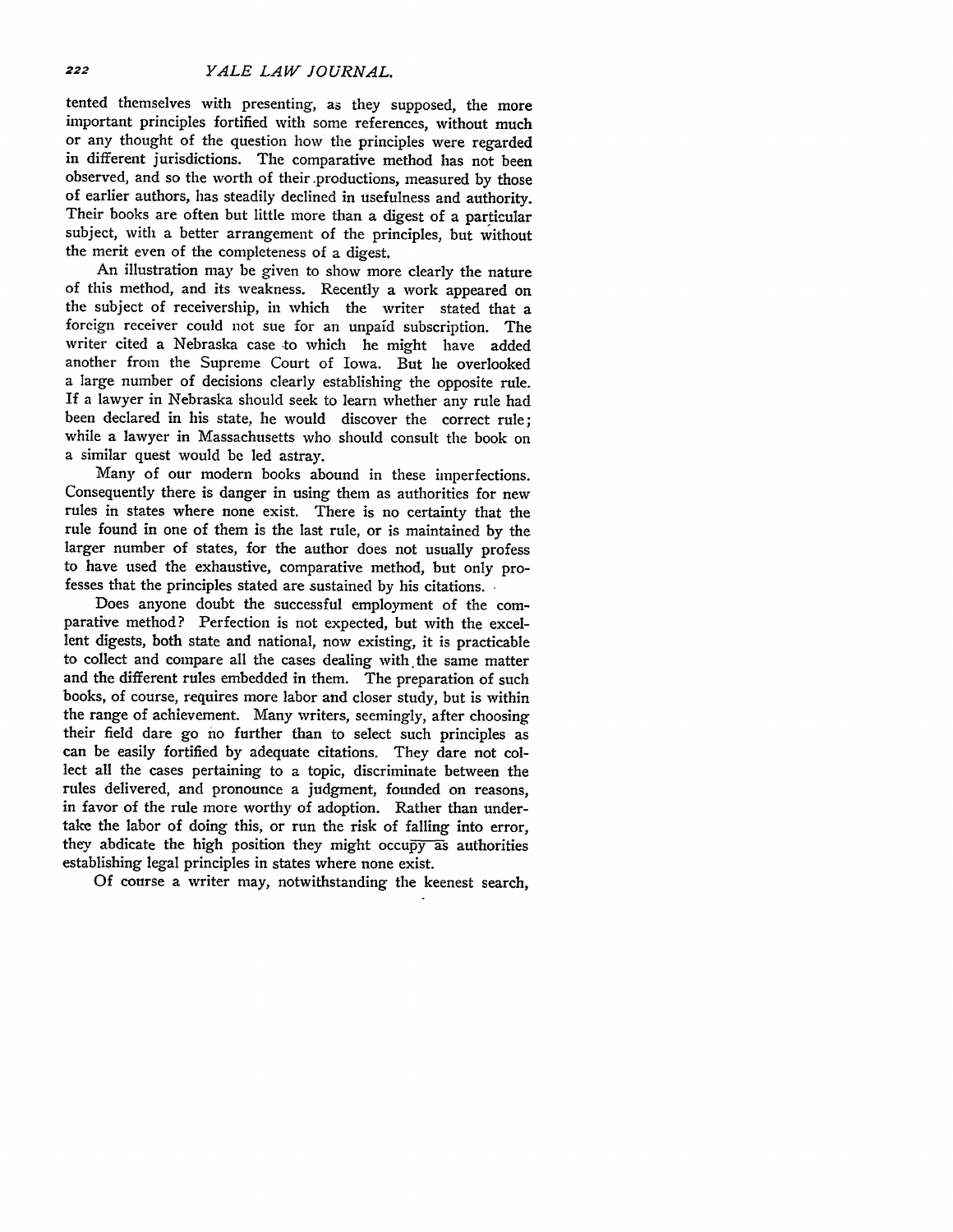overlook principles, or may intentionally omit them because they lie, in his opinion, outside the boundary of his field of inquiry. But whatever principles are within his ken should be examined by the light of the comparative method, for then, if his work is well done, the reader will be assured that he is in possession of the truth he is trying to learn, while by the old method he simply knows that he has learned something, the rule in one or more states, without knowing whether it is the most general or better rule that has been perfected and applied.

To this one may reply: "Cannot a judge be satisfied with the rule as disclosed by the courts of one or two states without knowing more?" Yes, sometimes they are too easily satisfied. Some courts rely largely for new rules on the decisions of the courts perhaps of a single state, much older and worthy of high regard. Again, a judge may be satisfied with the rule established by almost any decision which he believes to be based on sound reasoning. Yet how often have such precedents proved to be faulty, judged by the light of later discoveries! How often has the joy in establishing a new rule turned into regret after gaining a better knowledge from the study of other cases than those known at the time of rendering the decision.

There is, then, greater need for books based on the comparative method. The modern reviewing judge in most of the states is a hard worker with but little time for studying cases outside those mentioned in brief or argument. When one examines the great variety of cases collected in a small volume of modem reports, and considers the short time given for their presentation to the court and its subsequent study of them, he should be agreeably surprised in finding so many luminous deliverances. But he will also note finding so many luminous deliverances. great differences. And the reason often is, the luminous opinion is founded on a thoroughly prepared brief strengthened by an informing argument, while the imperfect, disappointing opinion is the outcome of reverse circumstances. Doubtless many an opinion has been prepared with the consciousness that the subject was not well understood, but the author had not more time to bestow on its preparation, while occasionally an opinion betrays a sad comprehension of the importance of the question in controversy, or the correct answer. To those who are thus in quest of knowledge a law writer who is properly qualified for his task fhould be a welcome helper. He ought to know more about his subject, which he has especially studied, than any judge or lawyer, and therefore can rightfully and modestly claim to be the teacher of all others. And if he has not thus mastered it, and acquired a much better under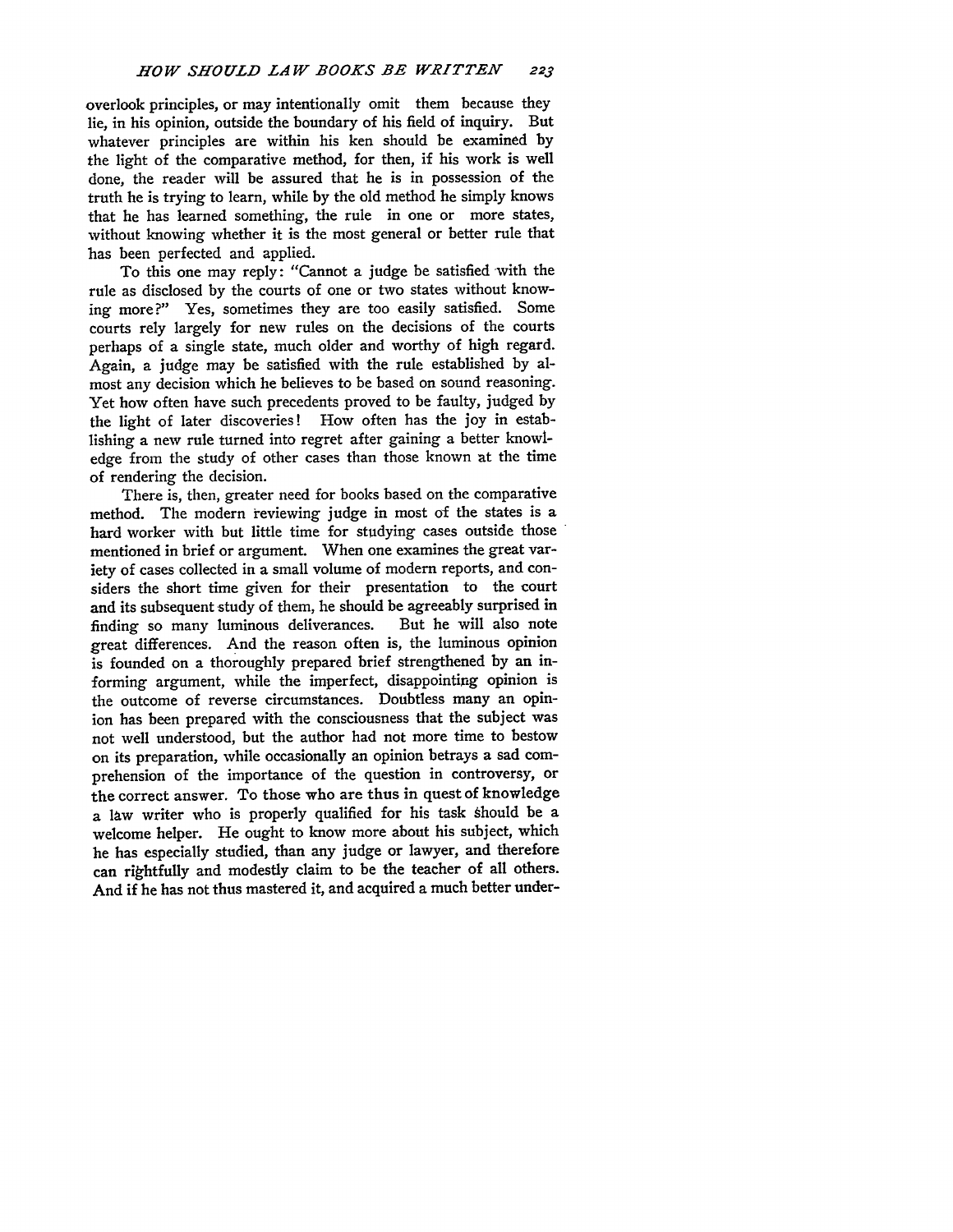standing of it than others, he ought not to add another book of the old-fashioned kind to the over-burdened literature now existing.

The writer, therefore, on comparative jurisprudence, who brings to his task proper qualifications and produces the needful kind of book will render a constantly increasing service to bar and bench, and more than regain the height formerly occupied **by** legal writers. If his deductions can never be as weighty with the court as were the responsa *prudentium* of the Roman lawyers with the przetors, yet he can always be one of the strong and welcome lights illuminating the judicial pathway. And the more complex our jurisprudence, the greater is the need of expert or special study of its different branches. Nor is there any reason for doubting the worth of the researches of any expert who truly achieves his task. Doubtless the writing of many of the state books has grown out of the inability or fear to produce those of the kind described. The cases may indeed become so numerous pertaining to a subject that no one can become master of them; but that time is not yet.

To produce a book of the highest utility on a branch of the common law, the writer can do something more than present narrowly the decisions. These are binding rules in the states where they were rendered; in other states they are simply reasons to the judicial mind. The law writer who is treating them comparatively regards them in a double aspect; for the citizen of the state wherein they were delivered they are formal declarations or rules of law, and in collecting, arranging and reproducing them the writer acts as a recorder; for the courts or citizens of other states they are not rules in any sense, but simply reasons; worthy, it may be, of conversion into rules whenever the proper occasion for doing so shall arise. Consequently a court in one state does not recognize any requirement to adopt the rules established in another state, except as evidence of the law in that state. In other regards its rules are reasons; often very weighty, fit for adoption **by** another jurisdiction. While the courts thus deal with the rules of other states, too often the law writer hesitates or neglects to regard them in the latter aspect, thereby impairing the usefulness of his work. He fails to sift and classify conflicting decisions, through fear perhaps that he does not understand them, and will put them into the wrong category. **Of** course, this criticism does not apply to all law writers; some of them clearly show a mastery of their subject, and do not fear to classify conflicting decisions and to deduce from these the better or more general rule.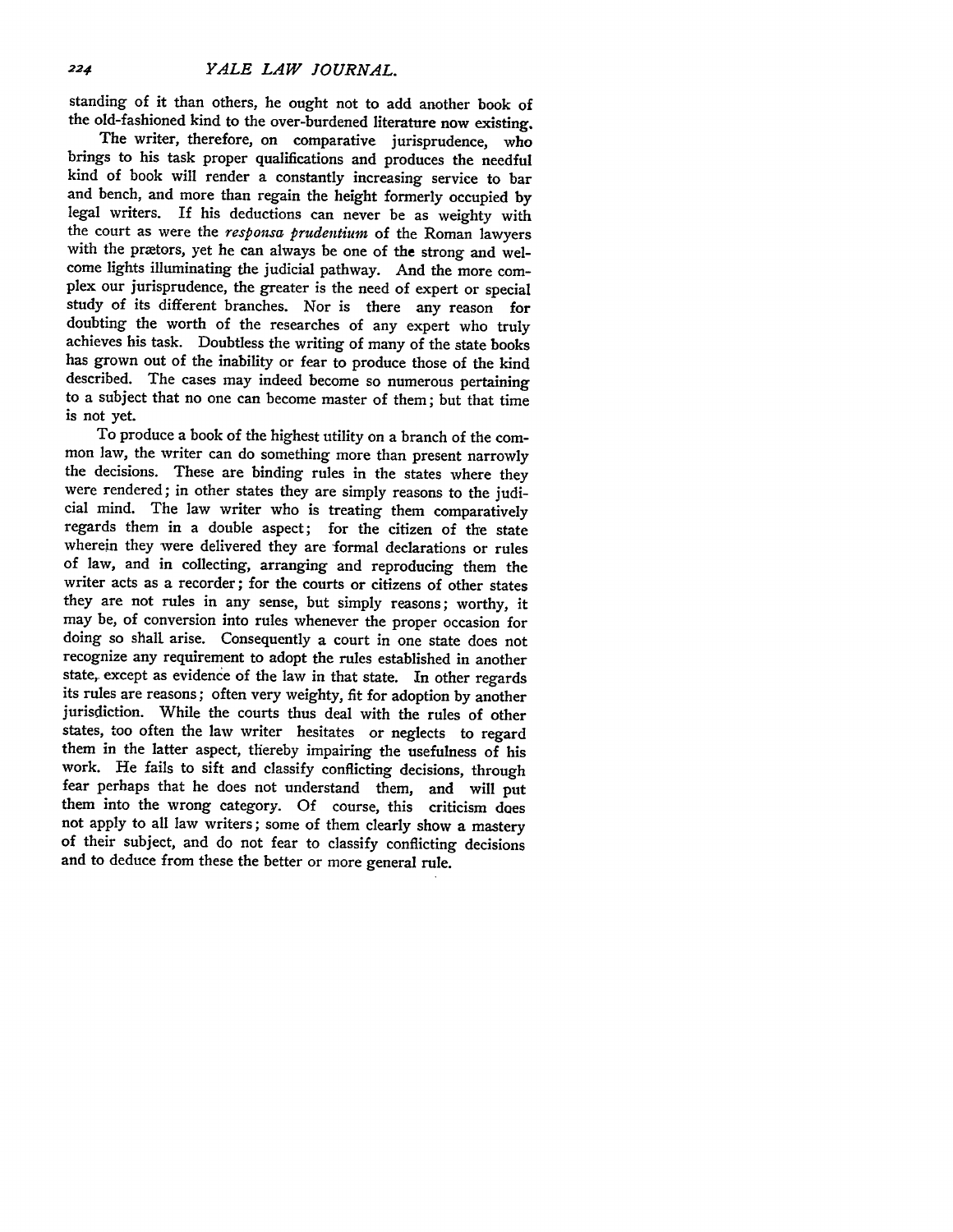As the common law rules established in every state are only reasons in other states for establishing similar rules, why should not statutes be thus regarded and considered also **by** the comparative law writer? Thus in most of the states both **by** common law and statute the holder of a check cannot sue the drawee bank unless it has promised to pay. In four states the opposite rule prevails. The latter rule has been recently superseded **by** statute in several states, and doubtless the former will ultimately become universal. In several of the newer states no rule has yet been adopted, but doubtless will be in the near future. In presenting to the court in one of these states the reasons for establishing the more general rule, why should not the statutes embodying it, showing the legislative, representative will, have quite as much or more weight than the decisions of courts representing the judicial will? Is it not as clearly within the province of the law writer to present the statutes establishing or superseding a common-law rule, as the legal decisions?

Again, a common-law rule is often superseded **by** a statute of which the writer takes no notice. The rule has been swept away; surely this fact is worth giving to one who is trying to find out what the rule is and how generally it exists. **By** thus stating the rule and ignoring its supersedure, the law writer is without excuse for leading his reader astray. It is just as easy to examine statutes as reports; only more time is required to complete the enterprise. And, after all, is not this the principal reason for producing so many imperfect books, the atithor's unwillingness or lack of patience to devote the time needful to write better ones?

Of late, another kind of book is appearing, in which completenest of citation is the author's goal. Such works are supposed to be especially valuable to the brief-maker as a quarry, to, which he can go and find ore. Many of the citations massed bear indirectly on the principle, yet **by** the method are rightfully included. Doubtless these works have a real use, but are still wanting in the comparative idea, the sifting of cases, putting them under their proper classifications and evolving from them the better rules. They may serve as authorities for the rules stated; they are still lacking in the higher critical elements.

Lastly, excellent as are many of our law schools, can they not break into new ground **by** dealing with a larger number of the unsettled questions than they now do? Doubtless some instructors would say: "It is our business to teach law students the leading or most general principles." But ought the work of instruction to stop with their presentation? Many of the conflicting rules are